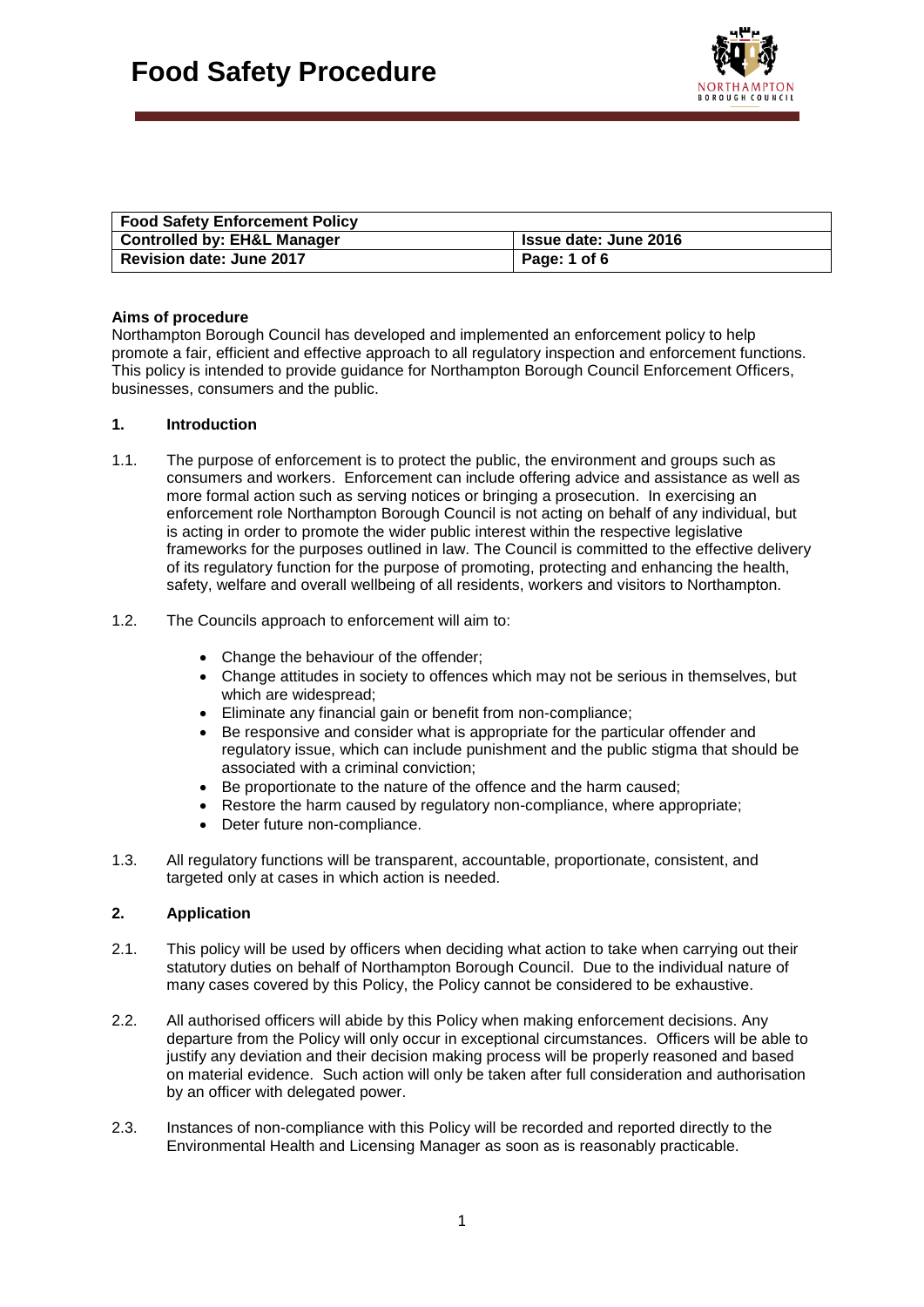

# **3. Authorisation**

3.1. Northampton Borough Council is responsible for the approval of this policy and any amendment to it. Enforcement action will be initiated by suitably qualified, experienced and competent enforcement officers. Officers who are competent through training, qualification and/or experience will be authorised in writing to undertake enforcement duties.

# **4. Equality and diversity**

4.1. All staff will recognise and comply with Northampton Borough Council's Equality Strategy. The Council is committed to ensure that everyone is fairly and equally treated and as such enforcement decisions will be made irrespective of race, gender, disability, sexual orientation, age, religion or belief or any other characteristic, including pregnancy and maternity, gender reassignment and socio-economic factors.

# **5. Freedom of Information**

5.1. Northampton Borough Council recognises the importance of open government and the national statutory framework relating to the disclosure of information as provided by the Freedom of Information Act 2000 and the Environment Information Regulations 2004. Individual requests for information will be provided with such assistance and such information as provided for in the law and codes of practice.

## **6. Regulator's Code**

- 6.1. The Regulators' Code is a statutory code which aims to promote efficient and effective approaches to regulatory inspection and enforcement, improving the outcome of regulation without imposing unnecessary burdens. It sets out what businesses and others being regulated can expect from enforcement officers. The Legislative and Regulatory Reform Act 2006 requires Northampton Borough Council as a Regulatory Authority to have regard to the Code when determining its Enforcement Policy.
- 6.2. In certain instances the Council may conclude that a provision in the Code is either not relevant or is outweighed by another provision. When this occurs the Environmental Health and Licensing Manager will ensure that any decision to depart from the Code will be properly reasoned, based on material evidence and fully documented.
- 6.3. Enforcement action will be carried out having regard to the 6 provisions within in the Regulator's Code;
- 6.3.1. Regulatory activities will be carried out in a way that supports those we regulate to comply and grow.
	- We recognise that a key element of our activity is to allow, or even encourage, economic progress and only to intervene when there is a clear case for protection.
	- No inspection should take place without a reason.
	- The few businesses that persistently breach regulations will be identified and face proportionate and meaningful sanctions.
	- We will have effective arrangements in place to promote consistency in our enforcement practice.
	- We will have a range of mechanisms in place, both internal and external, to ensure that we are operating consistently both as an authority and in comparison with other authorities.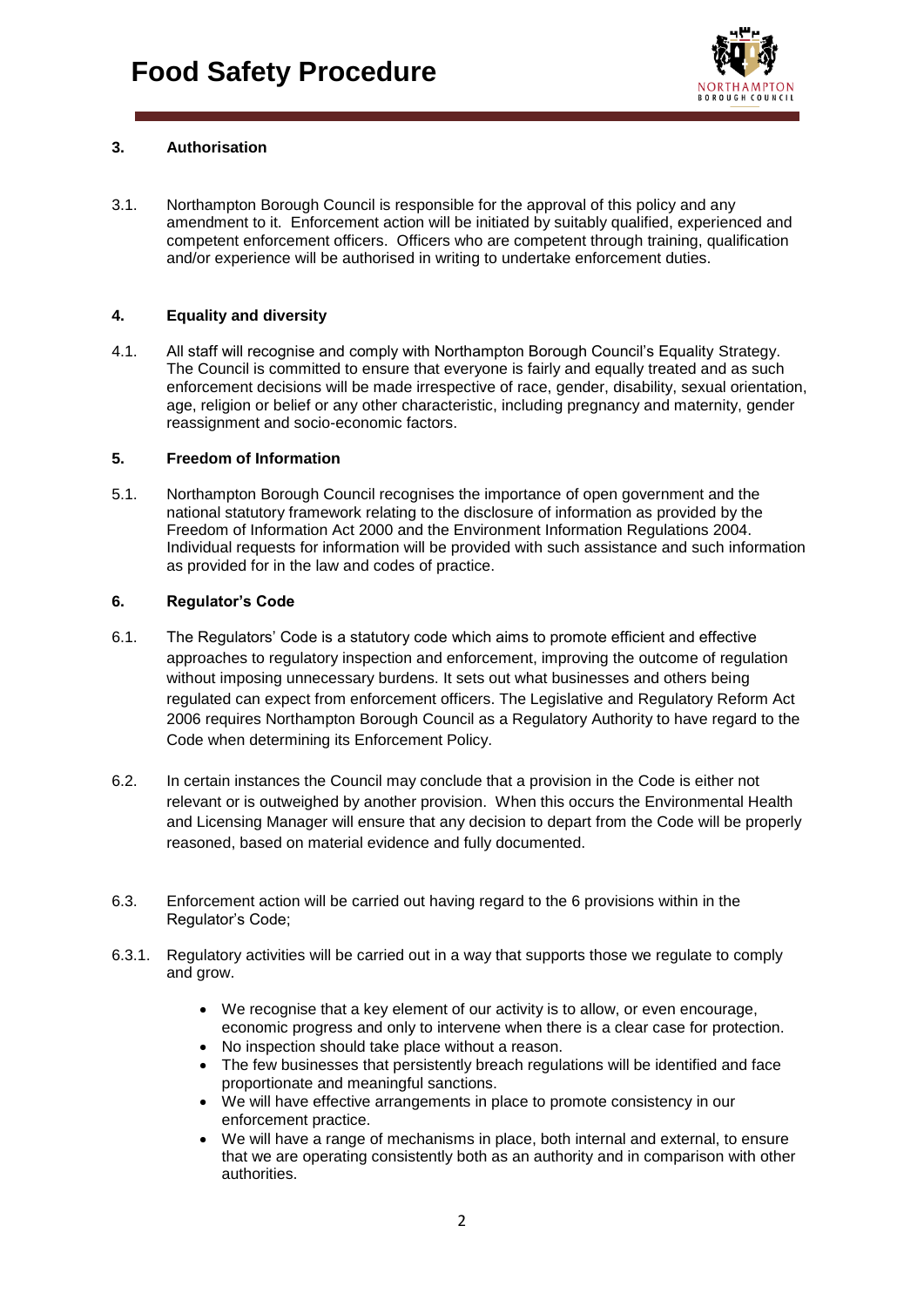# **Food Safety Procedure**



- We will choose proportionate approaches to those we regulate based on relevant factors such as business size and capacity.
- We will identify remedies for non-compliance that are appropriate to the risks posed with a view to identifying and minimising costs to business.
- 6.3.2. As regulators we will provide simple and straightforward ways to engage with those we regulate and hear their views.
- 6.3.3. Regulatory activities will be based on risk.
	- Regulators should use comprehensive risk assessment to concentrate resources in the areas that need them most. We will base our inspection programme on the Food Establishment Intervention Rating Scheme in the Food Standard Agency Food Law Code of Practice.
	- Enforcement activities will be targeted at areas of highest priority in terms of risk to health and food safety and achieving Northampton Borough Council's overall priorities.
	- Enforcement actions that are taken will be appropriate to the actual risk or potential to cause harm to health or the economic disadvantage of a person or business.
- 6.3.4. As regulators we will share information about compliance and risk. We will follow the principle of "collect once, use many times" when requesting information from those we regulate.
- 6.3.5. We will provide clear information and advice to help those we regulate meet their responsibilities to comply.
	- We will help businesses and individuals to understand what is expected of them and what they should expect from Northampton Borough Council.
	- All enforcement staff will be helpful, courteous and efficient.
	- We will provide clear and open information.
	- Enforcement requirements will be easy to understand by individuals, businesses or organisations and a clear distinction will be made between legal requirements and advice, guidance, or good practice.
	- We will help business by advising on and assisting with compliance.
- 6.3.6. We will ensure our approach to regulatory activity is transparent.
	- Whether individuals or businesses, all regulated entities will be treated with equal fairness, irrespective of differences in race, gender, religious or sexual beliefs.
	- We have a clear complaints procedure in place in case things go wrong.
	- We are accountable for the efficiency and effectiveness of our activities.
	- We are willing to justify enforcement decisions.

#### **7. Enforcement action – a graduated approach**

- 7.1. We will follow a graduated approach to enforcement through informal action to formal action where necessary. However, where there is the potential for serious harm, where the offence is serious, or the offender has repeatedly failed to comply with a legal requirement, we will consider prosecution.
- 7.2. We recognise that prevention is better than cure, but where it becomes necessary to take formal enforcement action against a business, or member of the public, we will do so.
- 7.3. When considering formal enforcement action, Northampton Borough Council will, where appropriate and where reasonably practicable, discuss the circumstances with those suspected of a breach and take these into account when deciding on the best approach. This paragraph does not apply where immediate action is required to prevent or respond to a breach or where to do so is likely to defeat the purpose of the proposed enforcement action.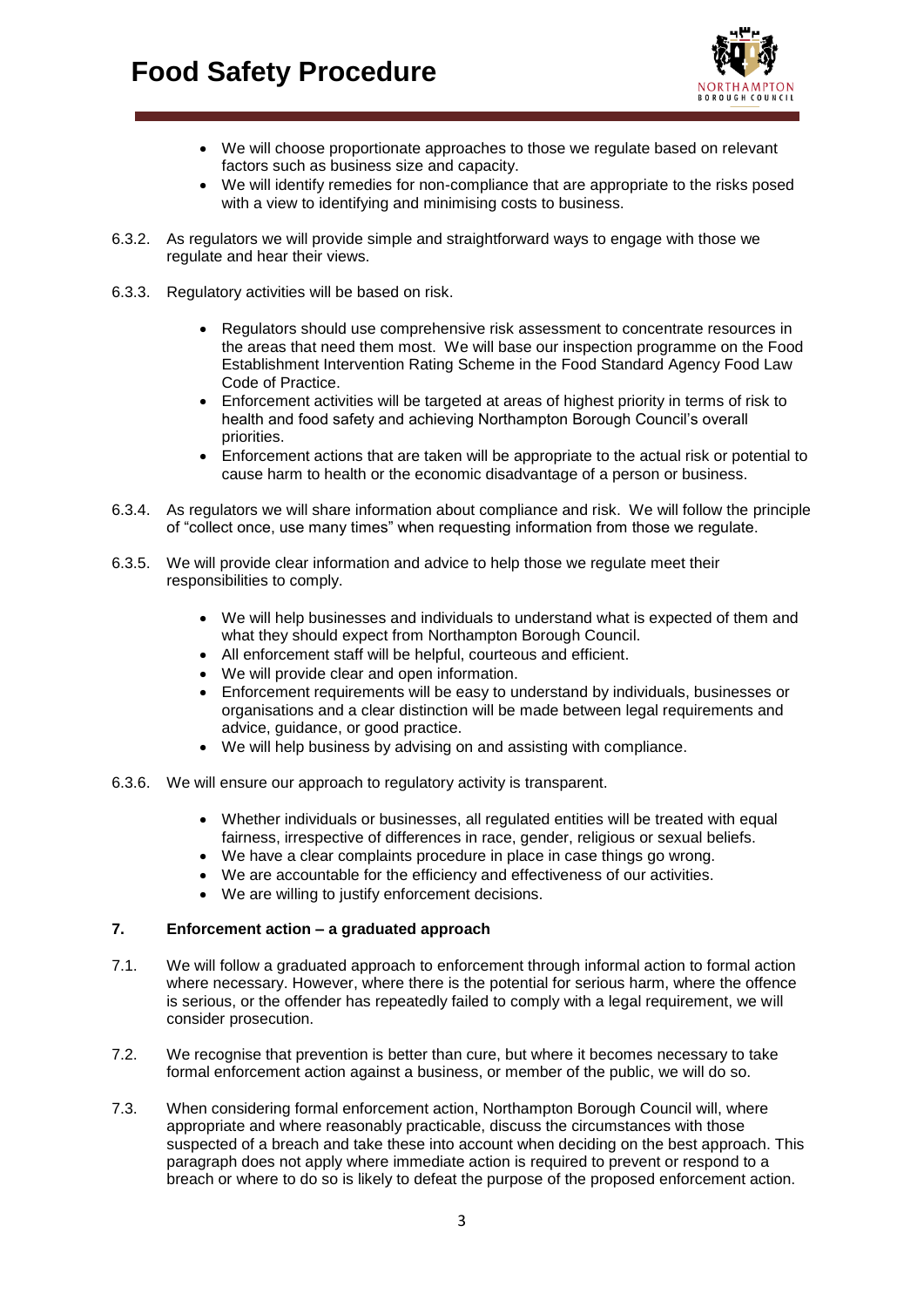

- 7.4. If a business is operating in more than one Local Authority and has chosen to have a registered Primary Authority Partnership under The Regulatory Enforcement and Sanctions Act 2008 we will, where required, comply with the agreement provisions for enforcement and notify the Primary Authority of the enforcement action we propose to take.
- **8. Potential Action** There are a wide range of tools available to us as an enforcement agency. The actions we may take include:
- 8.1. Informal Action
- 8.1.1. In certain circumstances, contraventions of the law may not warrant any formal action. This can be where the cost of compliance to the offender outweighs the detrimental impact of the contravention, or the cost of the required enforcement action to Northampton Borough Council outweighs the detrimental impact of the contravention on the community.
- 8.1.2. Northampton Borough Council recognises that facilitating compliance through a positive and proactive approach can achieve higher compliance rates and reduce the need for reactive enforcement actions. We will provide advice and education through campaigns, leaflets, newsletters and one-to-one visits, aimed at raising awareness of a particular requirement or issue, at disseminating new information or guidance, or providing an opportunity to educate businesses and individuals on best practice. Compliance achieved through education, support, advice and guidance will be considered in order to adopt a balanced approach to decisions regarding enforcement to those it regulates.
- 8.1.3. For minor breaches of the law we may give verbal or written advice. We will clearly identify any contraventions of the law and give advice on how to put them right, including a deadline by which this must be done. The time allowed will be reasonable, and take into account the seriousness of the contravention and the implications of the non-compliance.
- 8.1.4. Sometimes we will advise offenders about 'good practice', but we will clearly distinguish between what they must do to comply with the law and what is advice only. Failure to comply could result in an escalation of enforcement action.
- 8.2. Formal action
- 8.2.1. Formal action can be taken in the form of legal notices, suspension or revocation of approval, simple cautions, or prosecution. The decision to take formal action will be made following consideration of guidance laid down in the Food Standard Agency Food Law Code of Practice and Food Standards Agency official guidance and advice notes. In all cases the offender will be provided with information to help them to understand how to comply or make an appeal against the action that has been taken should they choose to do so.
- 8.2.2. Formal Notice
- 8.2.3. Certain legislation allows notices to be served requiring offenders to take specific actions or cease certain activities. Notices may require activities to cease immediately where the circumstances relating to food safety demand. In circumstances, the time allowed will be reasonable, take into account the seriousness of the contravention, the implications of the non-compliance and the appeal period for that notice. All notices issued will include details of any applicable appeals procedures.

# **9. Seizure**

9.1. Certain legislation enables authorised Enforcement Officers to seize food deemed not to comply with food safety requirements or any goods that may be required as evidence for possible future court proceedings. When we seize goods we will give the person from whom the goods are taken an appropriate receipt as soon as possible following the seizure.

### **10. Simple Caution**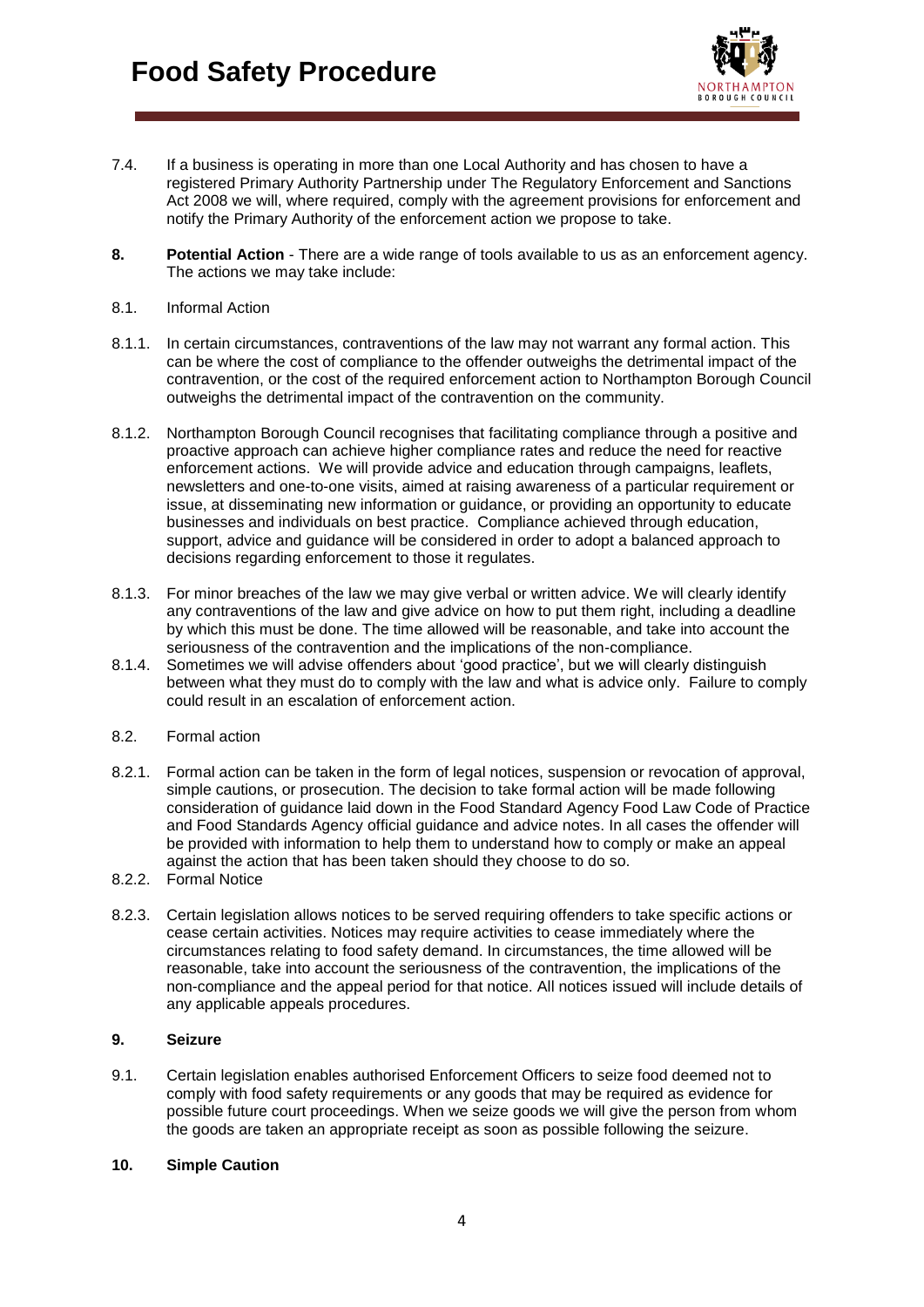

- 10.1. In appropriate circumstances, where a prosecution would otherwise be justified, a Simple Caution may be administered with the consent of the offender. A Simple Caution is an admission of guilt, but is not a form of sentence, nor is it a criminal conviction. For a Simple Caution to be issued a number of criteria must be satisfied:
	- Sufficient evidence must be available to prove the case;
	- The offender must admit the offence;
	- It must be in the public interest to use a Simple Caution:
	- The offender must be 18 years or over.
- 10.2. We will also take into account whether the offender has received a simple caution within the last 2 years when determining whether a simple caution is appropriate for any subsequent offending. If during the time the Simple Caution is in force the offender pleads guilty to, or is found guilty of, committing another offence anywhere in England and Wales, the Caution may be cited in court, and this may influence the severity of the sentence that the court imposes. The refusal of an offender to be cautioned does not preclude the matter being passed for prosecution. In fact, any such failure will be a material consideration when deciding whether the offender should then be prosecuted for that offence.

## **11. Prosecution**

- 11.1. While the primary purpose of enforcement decisions are to ensure that businesses and individuals manage and control risks effectively, thus preventing harm, prosecution is an essential part of enforcement. The decision whether to prosecute will take account of the evidential test and the relevant public interest factors set down by the Director of Public Prosecutions in the Code for Crown Prosecutors. This is a public document that sets out the general principles to follow when decisions are made in respect of prosecuting cases.
- 11.2. No prosecution may go ahead unless there is sufficient evidence to provide a realistic prospect of conviction, and that prosecution would be in the public interest. The Code for Crown Prosecutors requires the decision to prosecute to be kept under continuous review, so that any new facts or circumstances, in support of or undermining the prosecutions cases, are taken into account in the decision to continue or terminate the proceedings.
- 11.3. Where, in the course of an investigation, Northampton Borough Council has collected sufficient evidence to provide a realistic prospect of conviction and has decided, in accordance with this policy and taking account of the Code for Crown Prosecutors, that it is in the public interest to prosecute, then that prosecution will go ahead.
- 11.4. Northampton Borough Council will consider the following factors in deciding whether prosecution is the most appropriate course of action:
	- Seriousness of the offence:
	- Foreseeability of the offence or the circumstances leading to it;
	- Intent of the offender, individually and/or corporately;
	- The past and current performance of any business and/or individual concerned;
	- Attitude of the offender:
	- Deterrent effect of a prosecution, on the offender and others;
	- Personal circumstances of the offender:
	- Likelihood of the offender being able to establish a due diligence defence.
	- Statutory guidance;
	- Codes of Practice:
	- Any legal advice;
	- Policies and priorities of Government and Northampton Borough Council.
	- A person's age in relation to young people (termed 'juveniles') aged under 18.